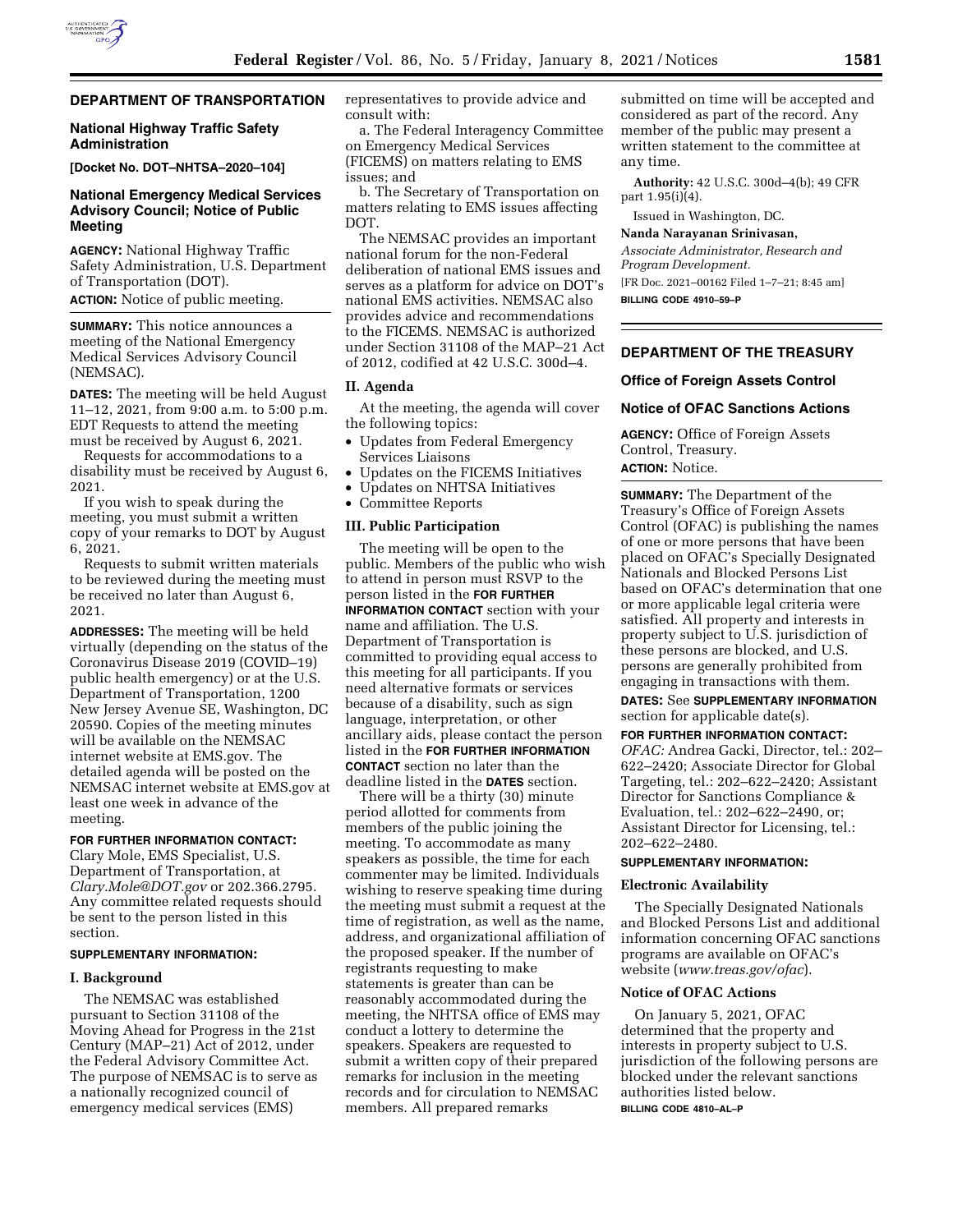# **Entities**

1. KAIFENG PINGMEI NEW CARBON MATERIALS TECHNOLOGY CO., LTD. (a.k.a. KAIFENG CARBON CO., LTD. CHINA PINGMEI SHENMA GROUP; a.k.a. KAIFENG PINGMEI XINXINGTAN MATERIAL TECHNOLOGY CO., LTD.; a.k.a. "KFCC"), Dongiaobian Village, Shunhe Hui District, Kaifeng, Henan 475002, China; Donjiaobian Village, No. 310 National Highway, Kaifeng, Henan 475002, China; Biancun, East Suburbs, Shunhe District, Kaifeng, Henan Province 475002, China; Website www.kfcc.com.cn; Additional Sanctions Information - Subject to Secondary Sanctions; Executive Order 13846 information: LOANS FROM UNITED STATES FINANCIAL **INSTITUTIONS**. Sec.  $5(a)(i)$ ; alt. Executive Order 13846 information: FOREIGN EXCHANGE. Sec.  $5(a)(ii)$ ; alt. Executive Order 13846 information: BANKING **TRANSACTIONS.** Sec. 5(a)(iii); alt. Executive Order 13846 information: BLOCKING PROPERTY AND INTERESTS IN PROPERTY. Sec. 5(a)(iv); alt. Executive Order 13846 information: BAN ON INVESTMENT IN EQUITY OR DEBT OF SANCTIONED PERSON. Sec. 5(a)(v); Tax ID No. 410211742522406 (China); Unified Social Credit Code (USCC) 914102007425224065 (China) [IFCA] [IRAN-EO13871] (Linked To: PASARGAD STEEL COMPLEX).

Designated pursuant to section  $1(a)(iv)$  of Executive Order 13871 of May 8, 2019, "Imposing Sanctions With Respect to the Iron, Steel, Aluminum, and Copper Sectors of Iran," 84 FR 20761 (E.O. 13871) for having materially assisted, sponsored, or provided financial, material, or technological support for, or goods or services in support of PASARGAD STEEL COMPLEX, a person whose property and interests in property are blocked pursuant to section 1 of E.O. 13871.

2. KHAZAR STEEL CO. (a.k.a. KHAZAR STEEL ROLLING), Rasht, Rasht Industrial City, at the end of Madras Boulevard, Rasht, Iran; Valiasr Str., after Dastgardi, at the beginning of Nasri Alley, No. 2551, Tehran 196864311, Iran; Rasht, Iran; No. 4, 3rd. Alley, Niloofar St., Khorram Shahr St., Tehran 1968643111, Iran; Website www.khazarsteel.co; Additional Sanctions Information - Subject to Secondary Sanctions, National ID No. 10102629319 (Iran); Registration Number 221659 (Iran) [IRAN-EO13871].

Designated pursuant to section  $1(a)(i)$  of E.O. 13871 for operating in the steel sector of Iran.

PASARGAD STEEL COMPLEX (a.k.a. PASARGAD STEEL ZOB INDUSTRIAL 3. COMPLEX: a.k.a. ZOBE AHAN PASARGAD INDUSTRY COMPLEX COMPANY; a.k.a. "PASCO"), No. 3, Nasim Alley, Movahed Danesh St., Aghdasieh, Tehran, Iran; West Atefi Street 33, Africa Avenue, Tehran, Iran, Website www.pascosteel.com; Additional Sanctions Information - Subject to Secondary Sanctions; Registration Number 218641 (Iran) [IRAN-EO13871].

Designated pursuant to section  $1(a)(i)$  of E.O. 13871 for operating in the steel sector of Iran.

4. VIAN STEEL COMPLEX (a.k.a. VIAN STEEL MELTING AND CASTING COMPANY; a.k.a. "VISCO"), No. 16, Esfandiar Blvd., Vali-e Asr Ave., Tehran 1968656391, Iran; 42nd Km. of Hamedan- Tehran Road, South Eastern of Mofatteh Power Plant, Hamedan, Iran; Website www.viansteel.com; Additional Sanctions Information -Subject to Secondary Sanctions [IRAN-EO13871].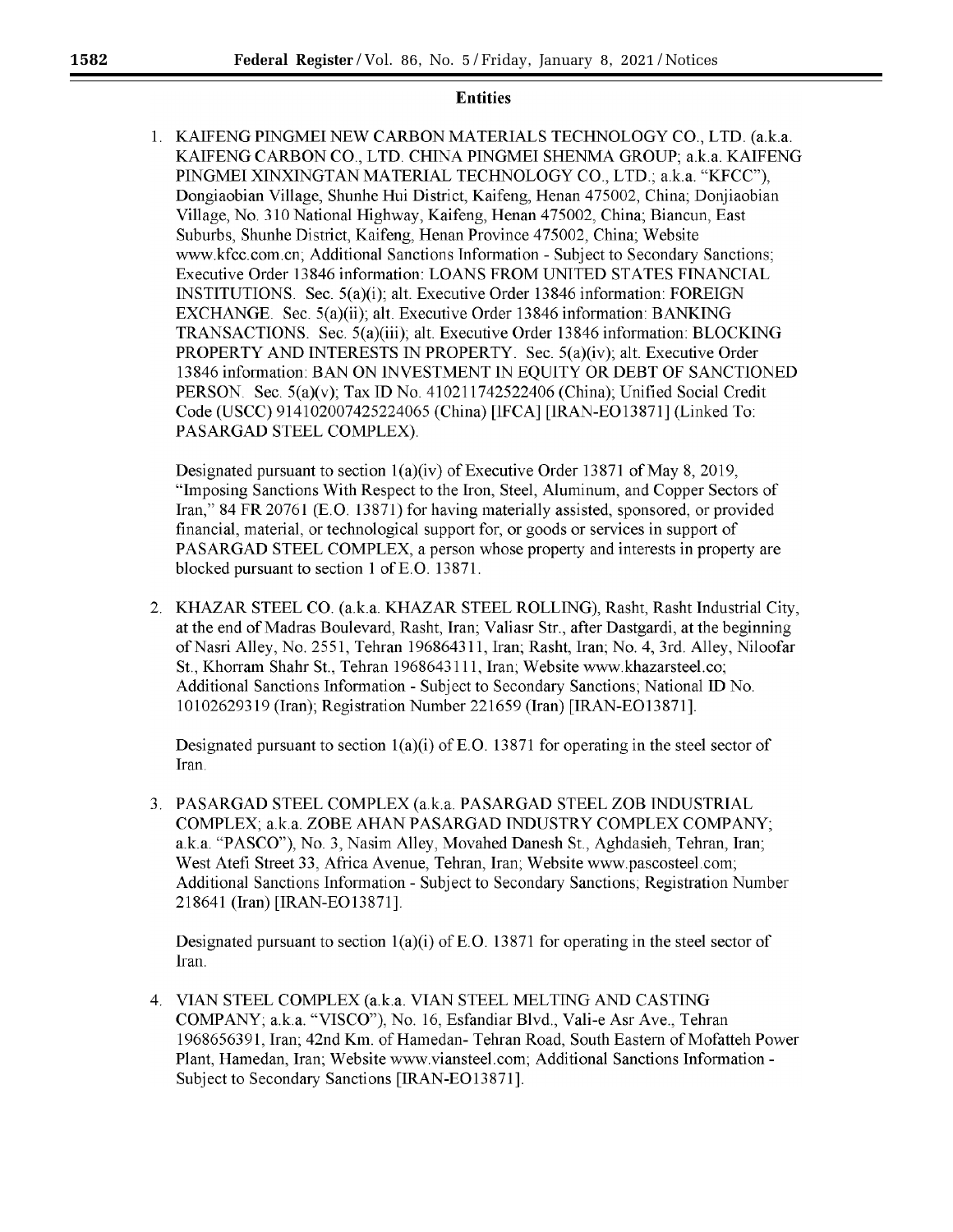Designated pursuant to section  $1(a)(i)$  of E.O. 13871 for operating in the steel sector of Iran.

5. BONAB STEEL INDUSTRY COMPLEX (a.k.a. MOJTAME FOULAD SHAHIN BONAB; a.k.a. SHAHIN BONAB STEEL COMPLEX), No 17, Sarbalai Valiasr, Tavanir Bridge, Tabriz City, Iran; Bonab Industrial Zone, Bonab, East Azerbaijan, Iran; PO Box 51576-13533, Tabriz City, Iran; Website www.mfbco.ir; Additional Sanctions Information - Subject to Secondary Sanctions: Organization Established Date 2005; National ID No. 742 (Iran) issued 2005 [IRAN-EO13871].

Designated pursuant to section  $1(a)(i)$  of E.O. 13871 for operating in the steel sector of Iran.

6. ESFARAYEN INDUSTRIAL COMPLEX (a.k.a. "EICO"), No. 7 Alvand Alley Street, Ghaem Magham Farahani Avenue, Tehran 1589673711, Iran; Number 20, Alvand St., Ghaem Magham-e-Farahani Ave, Tehran, Iran; 12th km of Boinurd-Esfarayen Road, North Khorasan, Iran; PO Box 15745-513, Tehran, Iran; Website www.esfst.com; Additional Sanctions Information - Subject to Secondary Sanctions; Organization Established Date 1990; National ID No. 89046 (Iran) issued 1990 [IRAN-EO13871].

Designated pursuant to section  $1(a)(i)$  of E.O. 13871 for operating in the steel sector of Iran.

7. GILAN STEEL COMPLEX (a.k.a. FERRO GILAN COMPLEX), Saravan Road, Rasht 4337185759, Iran; Ferro Gilan Complex Co. No. 38, West Arash Boulevard, Africa Ave, Tehran 1917743311, Iran; Website http://generative.ir/ferro gilan; alt. Website https://www.ferrogilan.com/; Additional Sanctions Information - Subject to Secondary Sanctions; Organization Established Date 30 Oct 2000; Commercial Registry Number 167640 (Iran) [IRAN-EO13871].

Designated pursuant to section  $1(a)(i)$  of E.O. 13871 for operating in the steel sector of Iran.

8. GMI PROJECTS HAMBURG GMBH, Jungfernstieg 14, Hamburg 20354, Germany; Website https://www.gmiprojects.de: Additional Sanctions Information - Subject to Secondary Sanctions, Organization Established Date 18 Oct 2010; V.A.T. Number DE276234810 (Germany); Registration Number HRB115564 (Germany) [IRAN-EO13871] (Linked To: MIDDLE EAST MINES AND MINERAL INDUSTRIES DEVELOPMENT HOLDING COMPANY).

Designated pursuant to section  $1(a)(v)$  of E.O. 13871 for being owned or controlled by, directly or indirectly, MIDDLE EAST MINES AND MINERAL INDUSTRIES DEVELOPMENT HOLDING COMPANY, a person whose property and interests in property are blocked pursuant to section 1 of E.O. 13871.

9. GMI PROJECTS LTD, 20-22 Wenlock Road, London N1 7GU, United Kingdom; Additional Sanctions Information - Subject to Secondary Sanctions; Organization Established Date 09 Feb 2009; Company Number 06813827 (United Kingdom) [IRAN-EO13871] (Linked To: MIDDLE EAST MINES AND MINERAL INDUSTRIES DEVELOPMENT HOLDING COMPANY).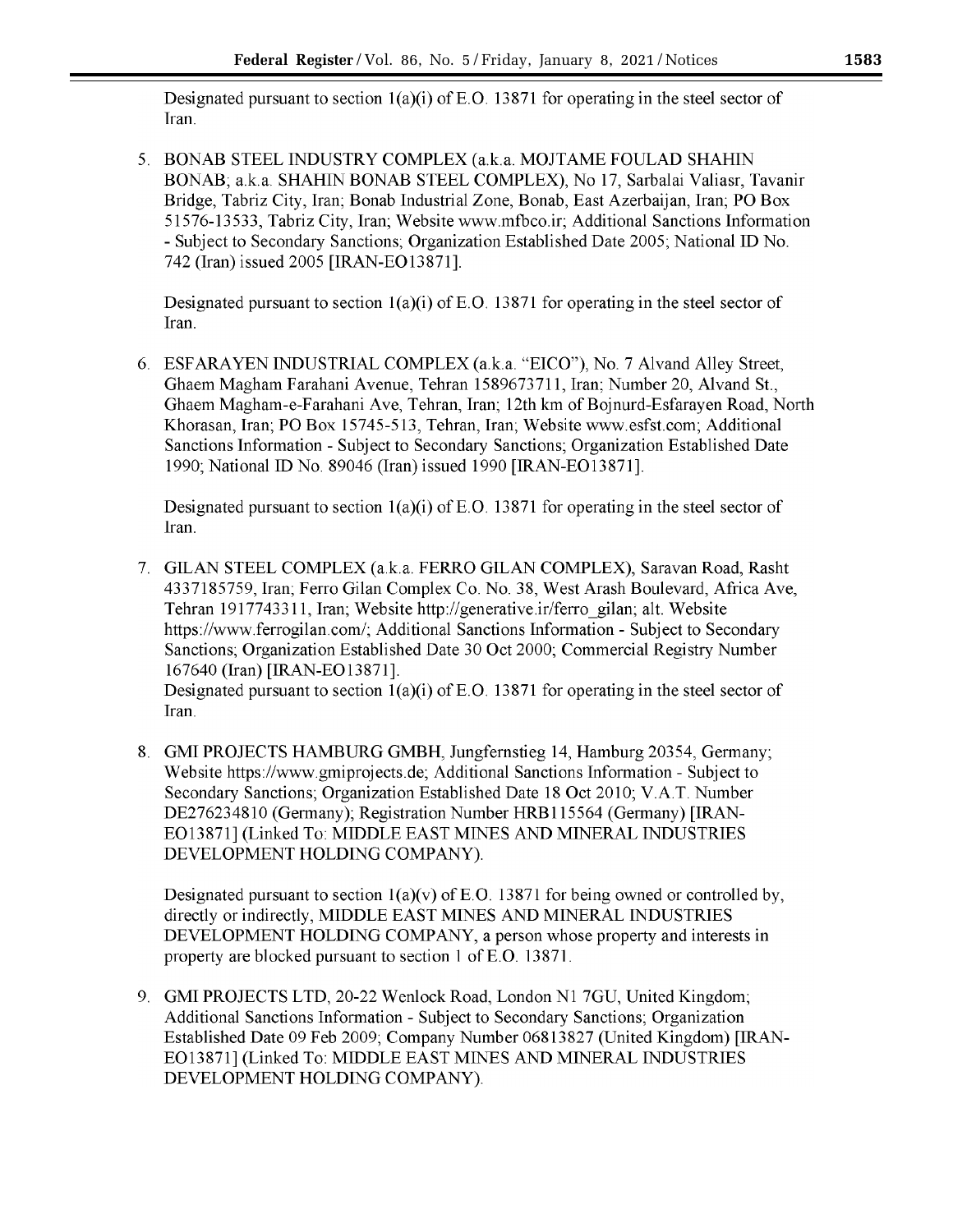Designated pursuant to section  $1(a)(y)$  of E.O. 13871 for being owned or controlled by, directly or indirectly, MIDDLE EAST MINES AND MINERAL INDUSTRIES DEVELOPMENT HOLDING COMPANY, a person whose property and interests in property are blocked pursuant to section 1 of E.O. 13871.

10. MIDDLE EAST MINES AND MINERAL INDUSTRIES DEVELOPMENT HOLDING COMPANY (a.k.a. "MIDHCO"), No. 8, Ma'aref Street, Farhang Boulevards, Sa'adatabad, Tehran 1465953349, Iran; No. 8, Rashidi St, Farhang Blvd, Sa'adatabad, Tehran, Iran; Website www.midhco.com; Additional Sanctions Information - Subject to Secondary Sanctions; Organization Established Date 07 Nov 2007; Registration Number 310643 (Iran) [IRAN-EO13871] (Linked To: SIRJAN IRANIAN STEEL; Linked To: ZARAND **IRANIAN STEEL COMPANY).** 

Designated pursuant to section  $1(a)(i)$  of E.O. 13871 for being a person that owns, controls, or operates SIRJAN IRANIAN STEEL and ZARAND IRANIAN STEEL COMPANY, entities that are part of the steel sector of Iran.

فــولادشــركت : I1. SIRJAN IRANIAN STEEL (a.k.a. SIRJAN IRANIAN STEEL CO (Arabic ايرانيان ســــيرجان); a.k.a. "SISCO"), No 39, Sepehr St., Farahzadi Blvd., Shahrak-e-Gharb, Tehran, Iran; Bucharest Avenue, Ninth Street, Tehran 1513733518, Iran; Website www.sisco.midhco.com; Additional Sanctions Information - Subject to Secondary Sanctions; Organization Established Date 07 Nov 2009; National ID No. 362111 (Iran) [IRAN-EO13871].

Designated pursuant to section  $1(a)(i)$  of E.O. 13871 for operating in the steel sector of Iran.

12. SOUTH ROUHINA STEEL COMPLEX, South Rouhina Steel Complex, 7th Kilometer of Dezful to Shooshtar, Dezful, Khuzestan, Iran; No. 3 Naader Dead End, East 37th St., Alvand St., Arjantin Sq., Tehran, Iran; Website www.rouhinasteel.com; Additional Sanctions Information - Subject to Secondary Sanctions [IRAN-EO13871].

Designated pursuant to section  $1(a)(i)$  of E.O. 13871 for operating in the steel sector of Iran.

13. WEST ALBORZ STEEL COMPLEX (Arabic: غرب السبرز فسولاد مجتمع ) (a.k.a. WEST ALBORZ STEEL CO.), No.10, Vatani Alley, Kavousifar St., Behesti Ave, Tehran 15778-15713. Iran; Website www.wasteelco.com; Additional Sanctions Information - Subject to Secondary Sanctions [IRAN-EO13871].

Designated pursuant to section  $1(a)(i)$  of E.O. 13871 for operating in the steel sector of Iran.

14. WORLD MINING INDUSTRY COMPANY LTD, Unit 1504, Full Tower, No. 9, East Third Ring Ro, Chaoyang District, Beijing, China; Level 2, Motahari St., No. 193, Tehran, Iran; Website http://wmi.midhco.com/; Additional Sanctions Information - Subject to Secondary Sanctions [IRAN-EO13871] (Linked To: MIDDLE EAST MINES AND MINERAL INDUSTRIES DEVELOPMENT HOLDING COMPANY).

Designated pursuant to section  $1(a)(v)$  of E.O. 13871 for being owned or controlled by, directly or indirectly, MIDDLE EAST MINES AND MINERAL INDUSTRIES